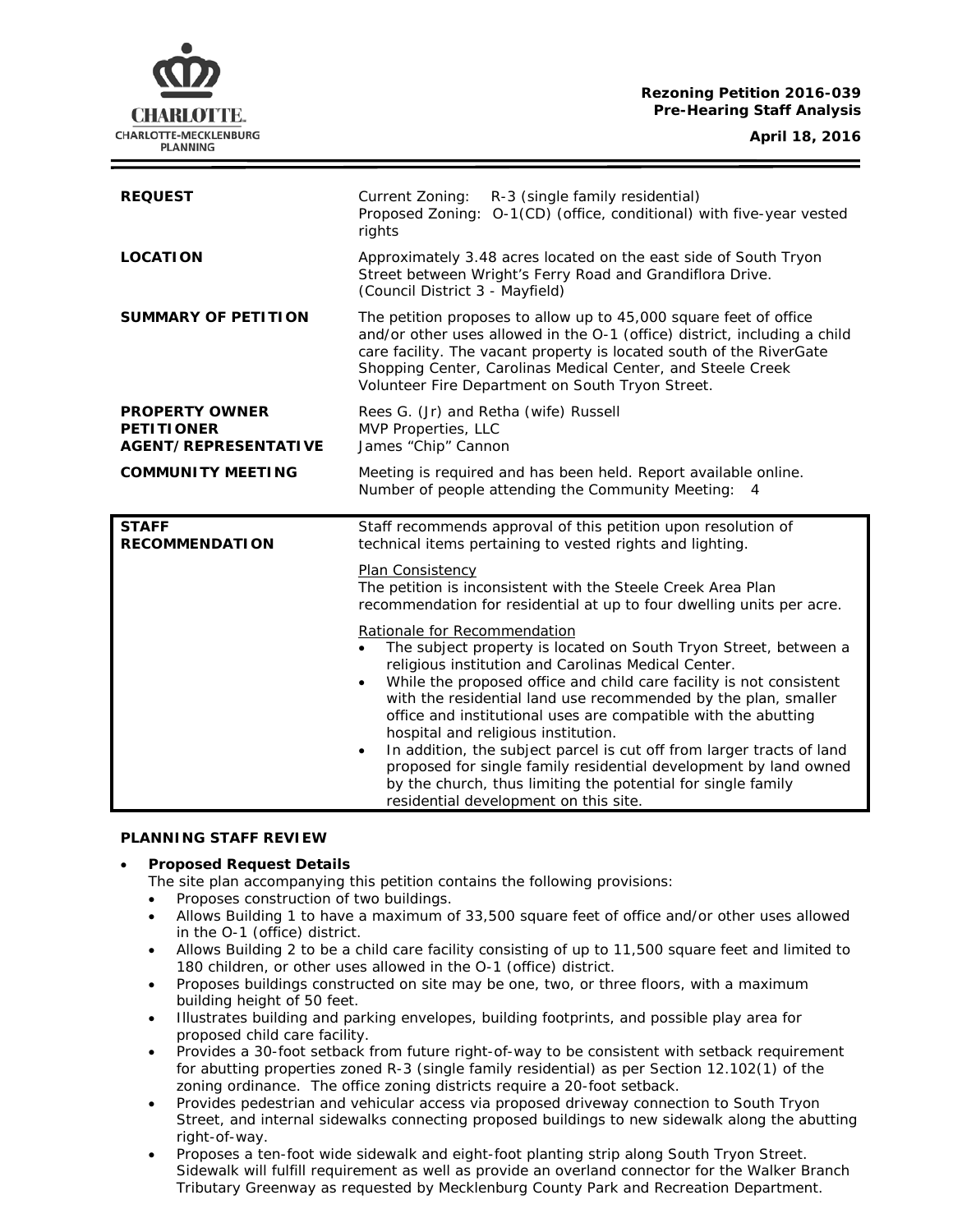- Provides, at a minimum, a permanent 20-foot wide access easement through a portion of the 35-foot SWIM buffer along the entire length of the site's northern boundary for future greenway use.
- Dedicates and conveys additional right-of-way along the site's frontage measuring 67 feet from the centerline for the future expansion of South Tryon Street from four to six lanes with protected bike lanes. Requires dedication and conveyance to be recorded prior to the issuance of the first certificate of occupancy.
- Proposes four-sided architecture consistent with design guidelines outlined in the *Steele Creek Area Plan*.
- **Existing Zoning and Land Use**
	- The site is developed with a single family structure built in the 1900's.
	- East of the proposed site are undeveloped acreage, the Steele Creek Volunteer Fire Department, Carolinas Medical Center (Steele Creek), the Steelecroft mixed use development (including apartments, offices, and retail), and RiverGate Shopping Center on properties located in a variety of zoning districts.
	- South are undeveloped acreage and single family residential homes zoned R-3 (single family residential).
	- To the west are a religious institution, undeveloped acreage and attached and detached single family residential communities, City of Charlotte Fire Station 37, and commercial uses zoned R-3 (single family residential), R-8MF(CD) (multi-family residential, conditional), and B-1 (neighborhood business).
	- North are an assisted living facility, undeveloped acreage, and single family homes zoned INST (CD) (institutional, conditional) and R-3 (single family residential).
	- See "Rezoning Map" for existing zoning in the area.

# • **Rezoning History in Area**

- Petition 2016-028 (pending) proposes to rezone 3.65 acres located on the north side of South Tryon Street between Wrightsville Ferry Road and Grandiflora Drive to BD (CD) (distributive business, conditional) to allow the construction of up to 100,000 square feet of climate controlled storage space.
- Petition 2016-025 (pending) proposes to rezone the parcel abutting and to the north of the site associated with petition 2016-028 to R-12MF (CD) (multi-family residential, conditional) and BD (CD) (distributive business, conditional). This request is for 74 attached dwelling units (townhomes for sale), as well as a new street to access the townhomes or accessory uses associated with proposed climate controlled storage.
- Petition 2013-060 rezoned approximately 3.56 acres located on the southeast corner at the intersection of South Tryon Street and Steelecroft Parkway from R-3 (single family residential) to NS (neighborhood services) to allow a 30,000-square foot commercial development with a minimum 10,000 square feet for office uses or a 25,000-square foot commercial development with no office development.
- Petition 2012-078 rezoned property located at 13600 South Tryon Street from R-3 (single family residential) to INST (CD) (institutional, conditional) to allow for a 110-bed dependent living facility. This property is located to the northwest across South Tryon Street from the subject property.

## • **Public Plans and Policies**

• The *Steele Creek Area Plan* (2012) recommends residential up to four dwelling units per acre for this site.

## • **TRANSPORTATION CONSIDERATIONS**

- The site will be accessed by a proposed road connecting the site to South Tryon Street. The primary transportation goal for this site is to ensure the future expansion of South Tryon Street from 4 to 6 lanes with protected bike lanes.
- **Vehicle Trip Generation:** Current Zoning: 10 trips per day (based on the existing single family home). 130 trips per day (based on the entitlement for 10 single family homes). Proposed Zoning: 1,450 trips per day (based on 33,000 square feet of office uses and 12,000 square feet of day care uses).

**DEPARTMENT COMMENTS** (see full department reports online)

- **Charlotte Area Transit System:** No issues.
- **Charlotte Department of Neighborhood & Business Services:** No issues.